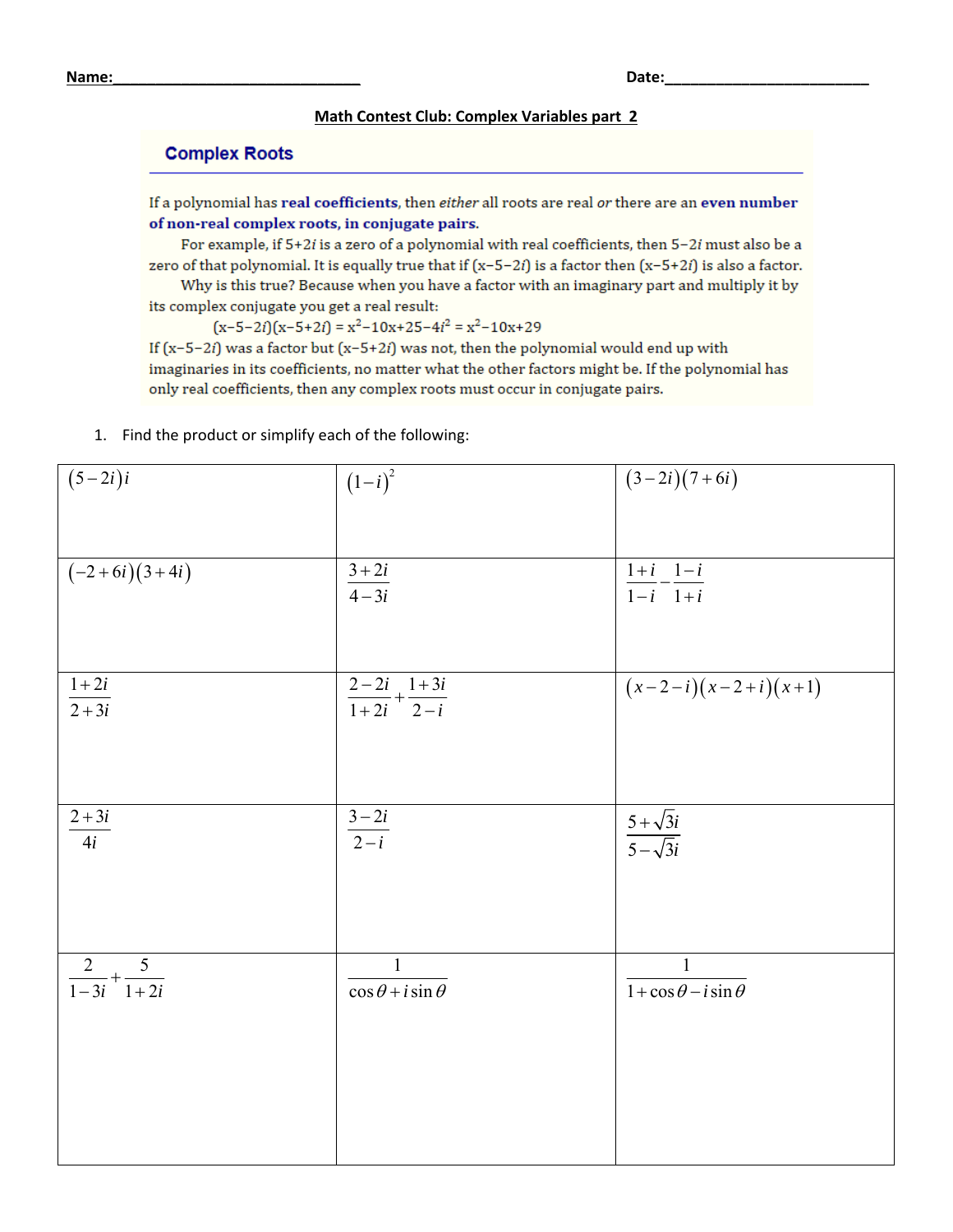- 2. What is the fifth term of the expansion of  $(a+ib)^7$ ?
- 3. The roots of  $2x^2 3x + c = 0$  are imaginary for what value(s) of "c"?
- 4. In the equation  $ax^2 + bx + c = 0$ , a, b, and c are real numbers. If  $\frac{1}{2} \frac{2}{3}$ 3 3  $\frac{2}{3}i$  is a root of this equation, what is the sum of the roots?

5. In which quadrant does the sum of  $2 + 3i$  and  $3 - 5i$  lie in?

6. What are the solutions to the equation?  $x^2 + 9 = 0$ 

7. MC: Which equation has roots of  $5 - 2i$  and  $5 + 2i$ ?

a)  $x^2 - 10x + 29 = 0$  b)  $x^2 - 10x - 21 = 0$  c)  $x^2 + 10x - 21 = 0$  d)  $x^2 + 10x + 29 = 0$ 

- 8. MC: Which equation below has roots  $5+i$  and  $5-i$ ?
- a)  $x^2 10x + 24 = 0$  b)  $x^2 10x + 26 = 0$  c)  $x^2 + 10x + 24 = 0$  d)  $x^2 + 10x + 26 = 0$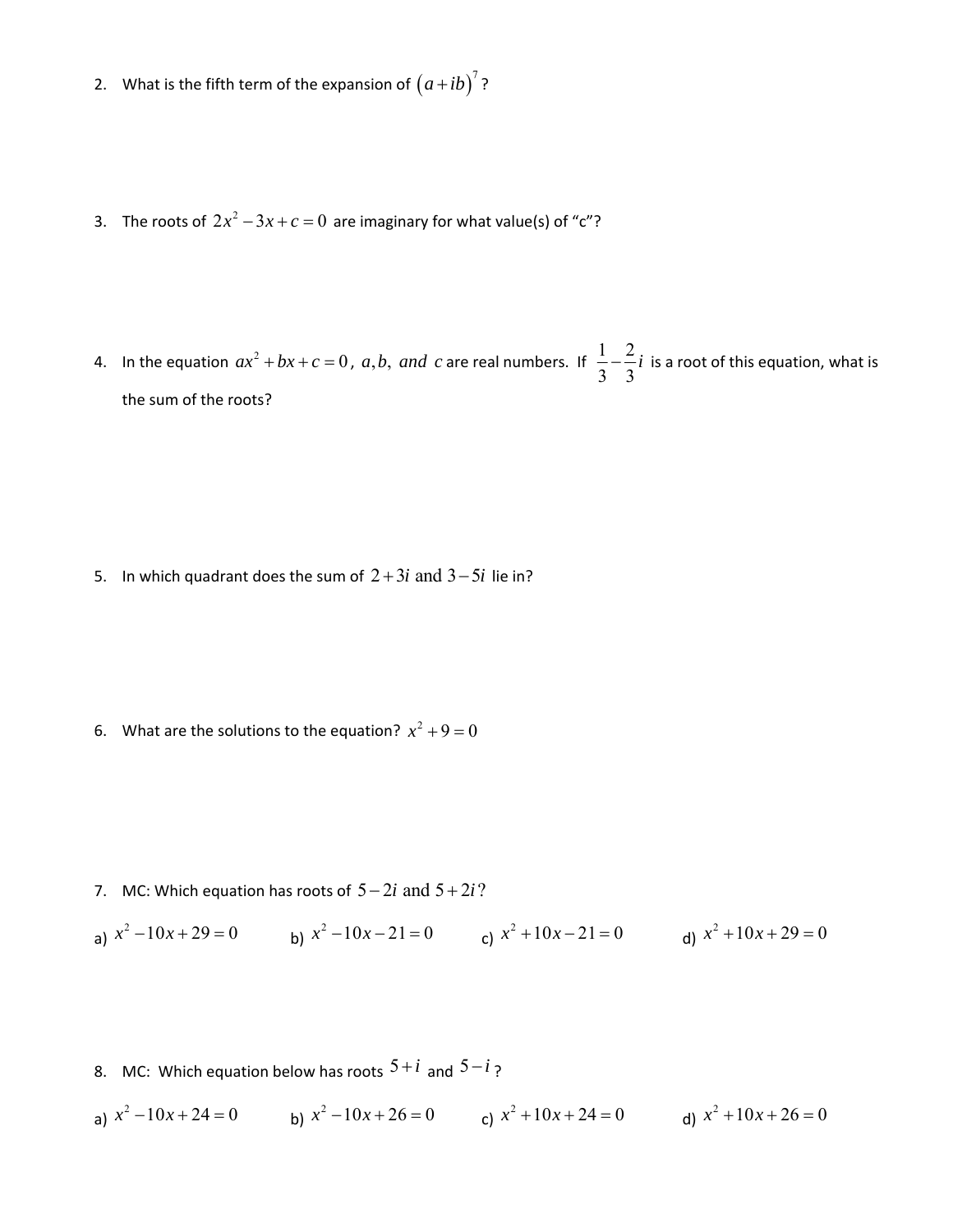9. If  $x = 2 + i$  is a factor of  $x^3 - 3x^2 + x + 5 = 0$ , then what are all the other roots?

10. If 
$$
\left(\frac{1-i\sqrt{5}}{2}\right)^{10} = a+bi
$$
, then what is *b*?

11. First, if  $(a+bi)^2 = c + di$  , then  $\pm (a+bi) = \sqrt{c+di}$  . Therefore, solve the following quadratic equation with complex coefficients and completely simplify:  $z^2 + (2 - i)z - (1 - 5i) = 0$ 

12. Solve the following over the complex numbers. Express your answer in  $a + bi$  form:  $z^2 - 16 - 16i\sqrt{3} = 0$ 

13. Consider the following product of two complex numbers, each of which is written in polar trigonometric form. Find the product and write the answer in rectangular form,  $a + bi$ , where "a" and "b" are real numbers:  $6(\cos 75^\circ + i \sin 75^\circ)5(\cos 165^\circ + i \sin 165^\circ)$